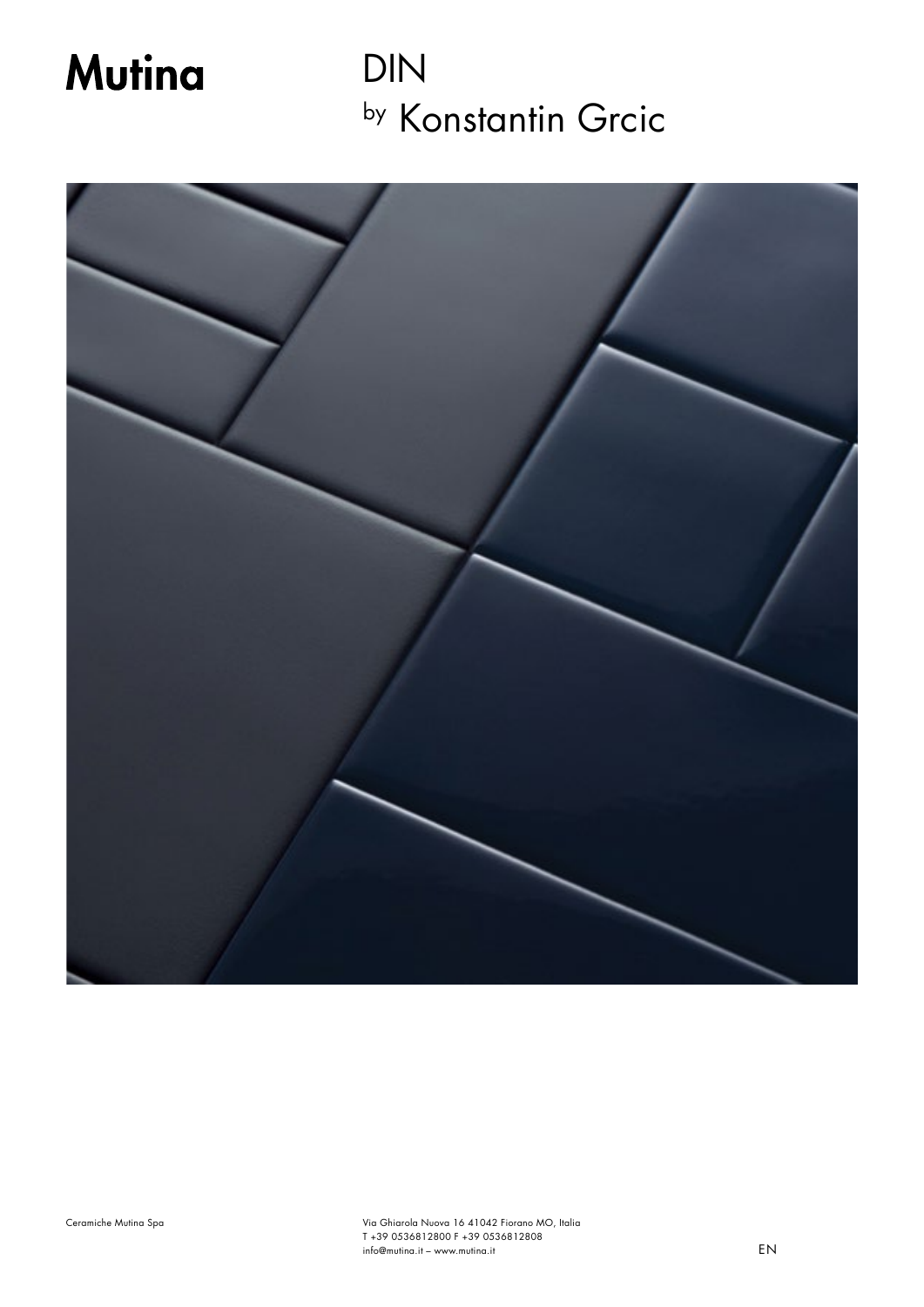

DIN: Rose Matt, Red Glossy, Red Matt in different sizes, including special pieces.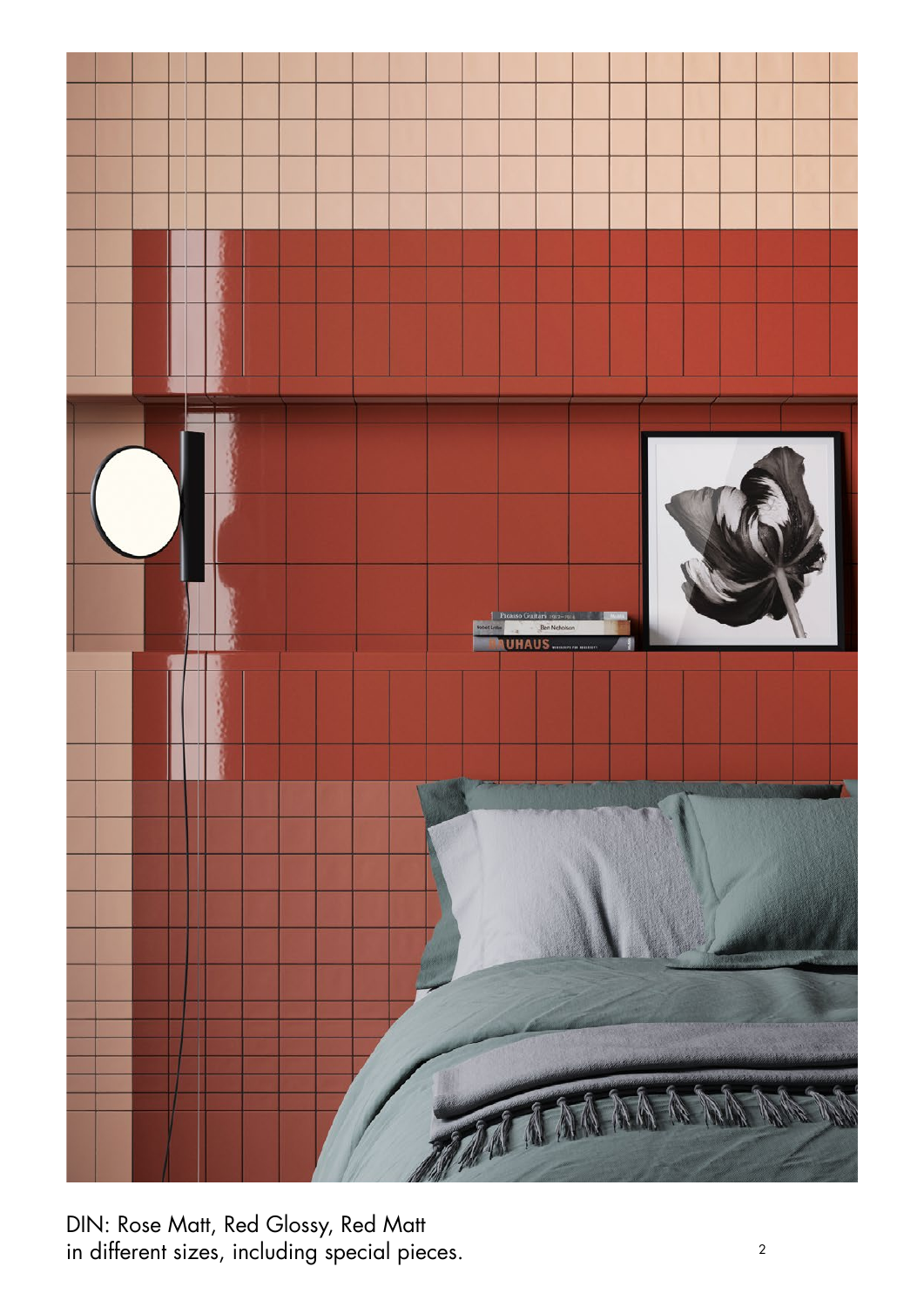#### Colors

8 COLORS 2 FINISHES



White Matt





Black Matt

Black Glossy



Light Blue Glossy





Light Green Matt



Dark Green Matt

Rose Matt

Red Matt





Dark Green Glossy





Red Glossy

Light Blue Matt



Dark Blue Matt

Dark Blue Glossy

## Mutina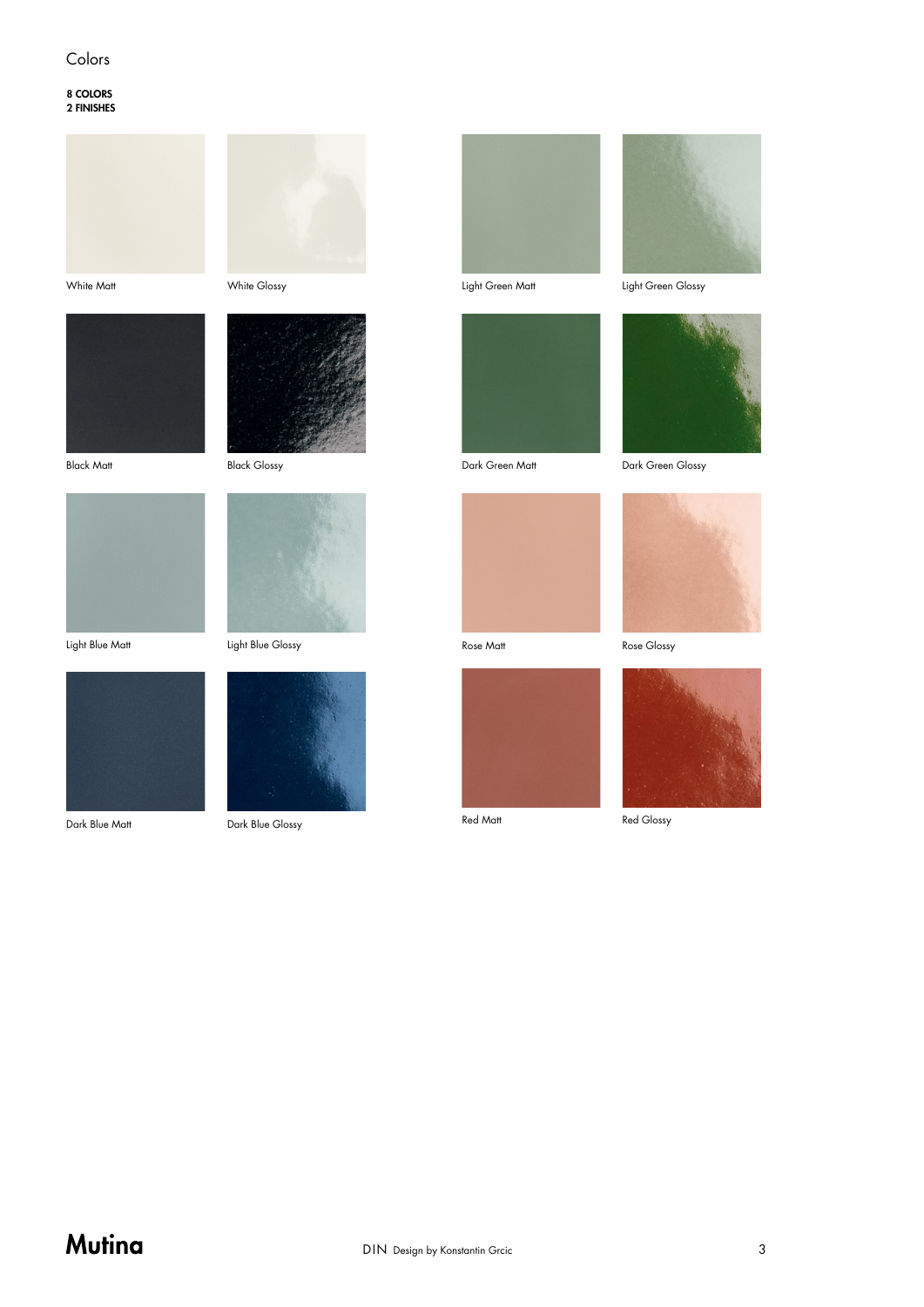#### General information

| collection    | <b>DIN</b>                                                                                                                                                                                                                               |
|---------------|------------------------------------------------------------------------------------------------------------------------------------------------------------------------------------------------------------------------------------------|
| design        | Konstantin Grcic, 2021                                                                                                                                                                                                                   |
| production    | Industrial                                                                                                                                                                                                                               |
| material      | Glazed pressed body                                                                                                                                                                                                                      |
| thickness     | $9 \text{ mm}$                                                                                                                                                                                                                           |
| nominal sizes | 15.15 cm $(6\degree \cdot 6\degree)$ – 7,4.15 cm $(3\degree \cdot 6\degree)$ – 7,4.7,4 cm $(3\degree \cdot 3\degree)$ – 3,6.7,4 cm $(1.5\degree \cdot 3\degree)$                                                                         |
| specification | - 8 colors: White, Black, Light Blue, Dark Blue, Light Green, Dark Green, Rose, Red<br>- 2 finishes: Matt and Glossy<br>- The Elements in sizes $7.4x7.4$ cm and $3.6 \times 7.4$ cm are both sold on net $30.2x30.2$ cm $(12''.12'')$ * |
| category      | <b>BIb UNI EN 14411 (GL)</b>                                                                                                                                                                                                             |





net 30,2·30,2 cm 12"·12" net 30,2·30,2 cm 12"·12"

#### Laying and maintenance tips

| use                                    | Floor, wall - indoor                                                                                                                                                                                                                                                                                                                                                                                                                                                                                                                                                                                                                                                                                                                                                                                                                                                                                                                                                                                |
|----------------------------------------|-----------------------------------------------------------------------------------------------------------------------------------------------------------------------------------------------------------------------------------------------------------------------------------------------------------------------------------------------------------------------------------------------------------------------------------------------------------------------------------------------------------------------------------------------------------------------------------------------------------------------------------------------------------------------------------------------------------------------------------------------------------------------------------------------------------------------------------------------------------------------------------------------------------------------------------------------------------------------------------------------------|
| installation                           | Lay on perfectly flat, dry walls.                                                                                                                                                                                                                                                                                                                                                                                                                                                                                                                                                                                                                                                                                                                                                                                                                                                                                                                                                                   |
| recommended adhesive                   | Non-rapid-drying adhesive for porcelain stoneware to make it easier to fix the sheets.                                                                                                                                                                                                                                                                                                                                                                                                                                                                                                                                                                                                                                                                                                                                                                                                                                                                                                              |
| recommended joints                     | 2mm. Place the sheets with the same joint as within the sheet.                                                                                                                                                                                                                                                                                                                                                                                                                                                                                                                                                                                                                                                                                                                                                                                                                                                                                                                                      |
| recommended fillers                    | CEMENT-BASED GROUT: Grout 0.5 m2 at a time and wash thoroughly with clean water. Remove all traces of grout carefully before it dries<br>completely.<br>EPOXY GROUT: Grout 0.5 m2 at a time and wash thoroughly with clean water. Remove all traces of grout carefully before it dries completely.                                                                                                                                                                                                                                                                                                                                                                                                                                                                                                                                                                                                                                                                                                  |
| cleaning at the end<br>of installation | CEMENT-BASED GROUT: Buffered acid (e.g. DETERDEK PRO by FILA or similar). Wet the floor with water, dilute the product 1:5 with water<br>and pour it on the floor. Wait for 2-3 minutes then use a white scotch brite pad and rinse well with clean water.<br>EPOXY GROUT: Alkaline detergent (e.g. FILA CR10 by FILA). FILA CR10: apply pure, wait for 30 minutes then use a green scotch brite pad.<br>SILICONE: Solvent for silicone e.g. FILA ZERO SIL. Put it straight onto the stain, wait for 20 minutes and remove the mark using scotch brite.<br>PAINT: Can usually be removed using water, but if resin-based paints or particular enamels have been used, it is best to ask the manufacturer<br>which solvent is most suitable.<br>RUST: stain remover es. FILA NO RUST. Apply the product onto the stain, leave for 15 minutes, remove the residue and rinse thoroughly.                                                                                                               |
| general cleaning<br>(installed tiles)  | You are recommended to use ordinary neutral detergent diluted in water. Avoid using acid or alkaline products, waxes and/or impregnants.<br>During ordinary cleaning it is recommended to use extremely abrasive items (such as scourers and iron or steel sponges) as little as possible.<br>This recommendation must be adhered to rigorously in the case of tiles with a glossy surface finishing as they are more susceptible to the risk<br>of scuffs, scratches and loss of shine, etc. In the event of heavy dirt or particularly textured surfaces, use an alkaline detergent and rinse after<br>washing. For large surfaces, the use of a floor washing machine is recommended. During every-day cleaning procedures, it is necessary to<br>remember that certain types of dirt (dust, sand) increase the abrasive effect of foot-traffic. Therefore we recommend that you avoid bringing in<br>this type of dirt, which comes in from the outside, by placing a door-mat at the entrance. |
| calibers (real size)                   | 151x151 mm with 1 mm tolerance<br>74,5x151 mm with 1 mm tolerance<br>74,5x74,5 mm on nets 304x304 mm with 1 mm tolerance<br>36,25x36,25 mm on nets 304x304 with 1 mm tolerance                                                                                                                                                                                                                                                                                                                                                                                                                                                                                                                                                                                                                                                                                                                                                                                                                      |